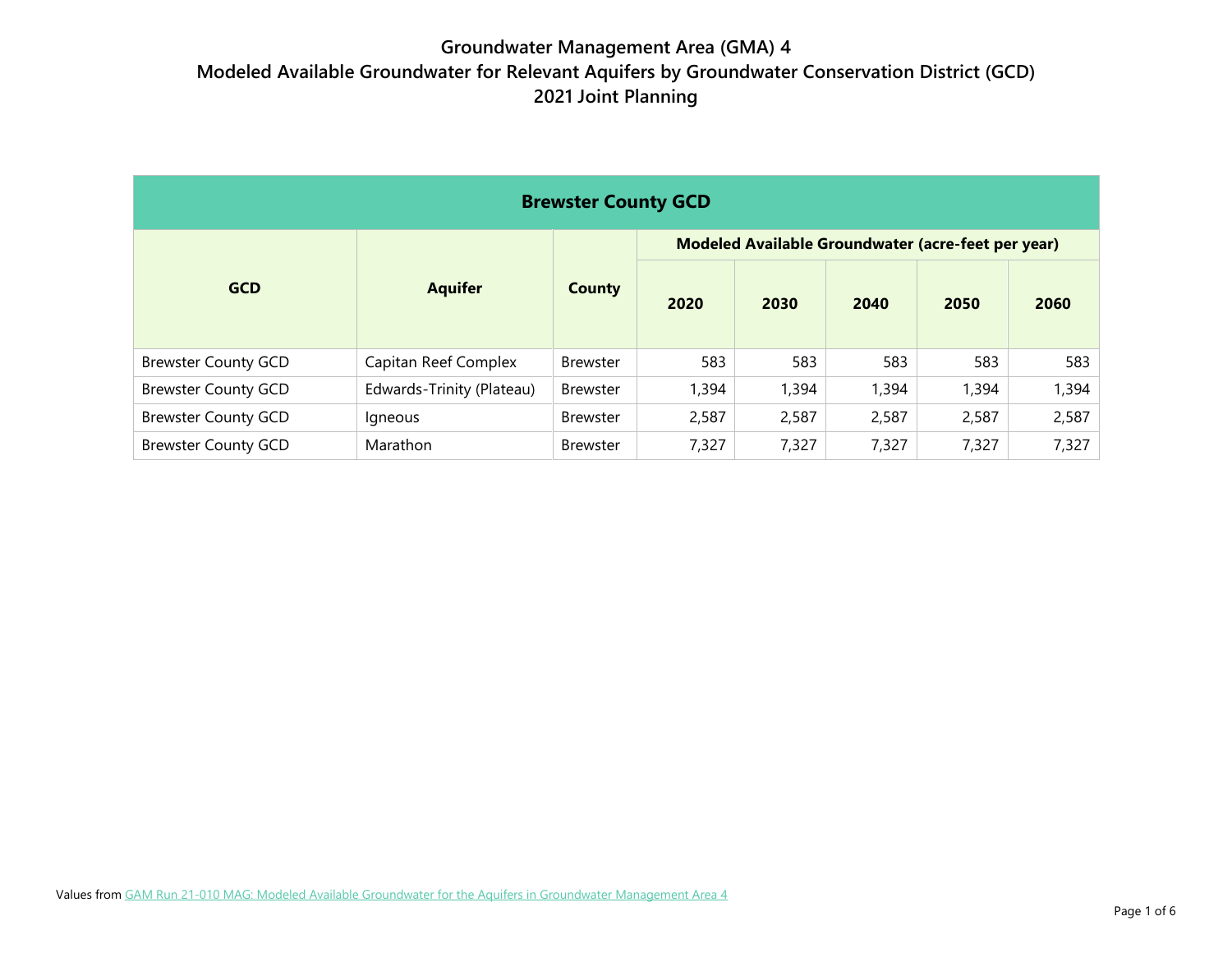| <b>Culberson County GCD</b> |                                      |               |                                                    |        |        |        |        |  |
|-----------------------------|--------------------------------------|---------------|----------------------------------------------------|--------|--------|--------|--------|--|
|                             |                                      |               | Modeled Available Groundwater (acre-feet per year) |        |        |        |        |  |
| <b>GCD</b>                  | <b>Aquifer</b>                       | <b>County</b> | 2020                                               | 2030   | 2040   | 2050   | 2060   |  |
| <b>Culberson County GCD</b> | Capitan Reef Complex                 | Culberson     | 7,580                                              | 7,580  | 7,580  | 7,580  | 7,580  |  |
| <b>Culberson County GCD</b> | <i>lgneous</i>                       | Culberson     | 99                                                 | 99     | 99     | 99     | 99     |  |
| <b>Culberson County GCD</b> | West Texas Bolsons (Wild Horse Flat) | Culberson     | 24,638                                             | 24,566 | 24,504 | 24,459 | 24,422 |  |
| <b>Culberson County GCD</b> | West Texas Bolsons (Lobo Flat)       | Culberson     | 11,112                                             | 11,112 | 11,097 | 11,092 | 11,087 |  |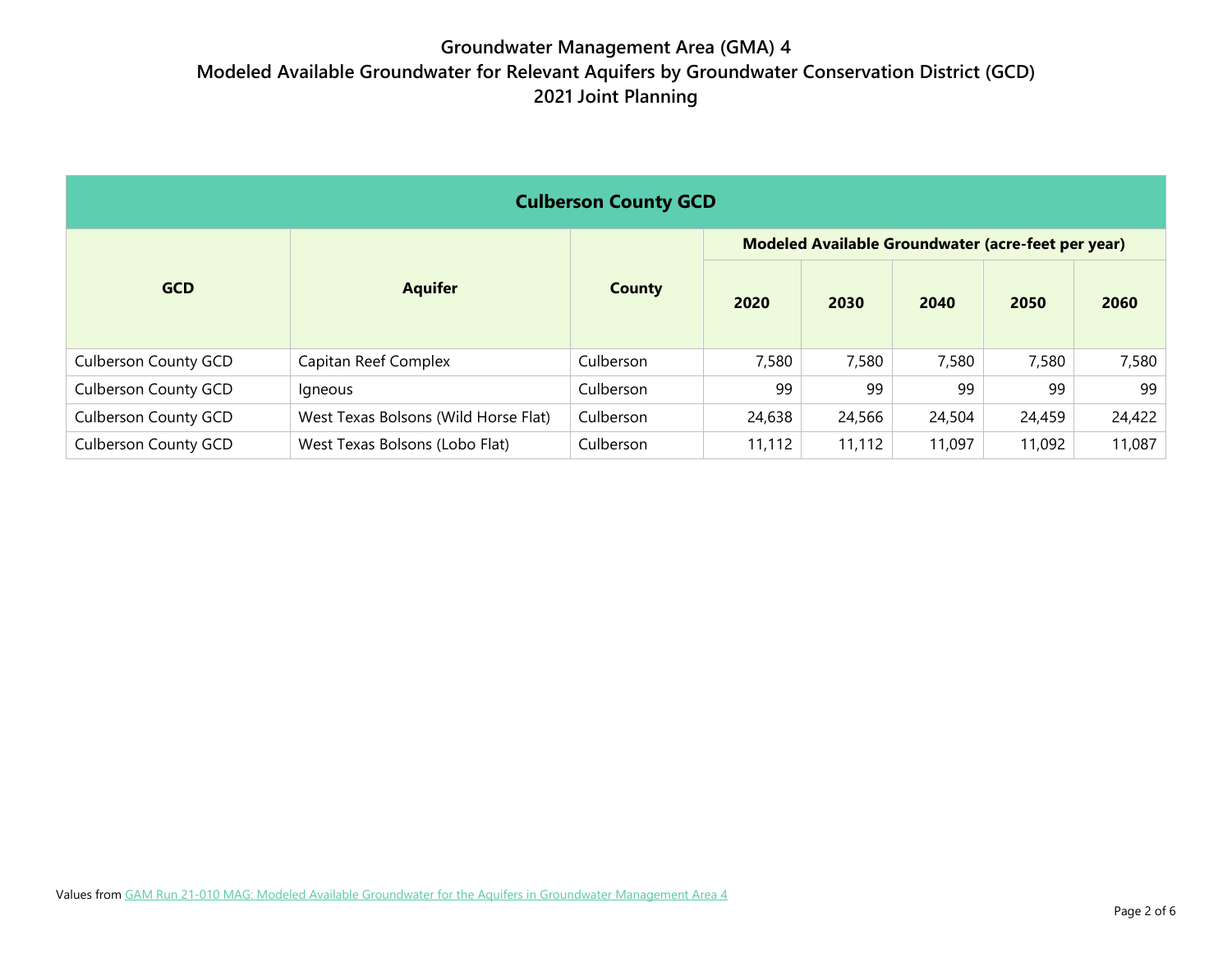| <b>Hudspeth County UWCD</b> |                           |          |                                                    |         |         |         |         |  |
|-----------------------------|---------------------------|----------|----------------------------------------------------|---------|---------|---------|---------|--|
|                             |                           |          | Modeled Available Groundwater (acre-feet per year) |         |         |         |         |  |
| <b>GCD</b>                  | <b>Aquifer</b>            | County   | 2020                                               | 2030    | 2040    | 2050    | 2060    |  |
| Hudspeth County UWCD        | Bone Spring-Victorio Peak | Hudspeth | 101,400                                            | 101,400 | 101,400 | 101,400 | 101,400 |  |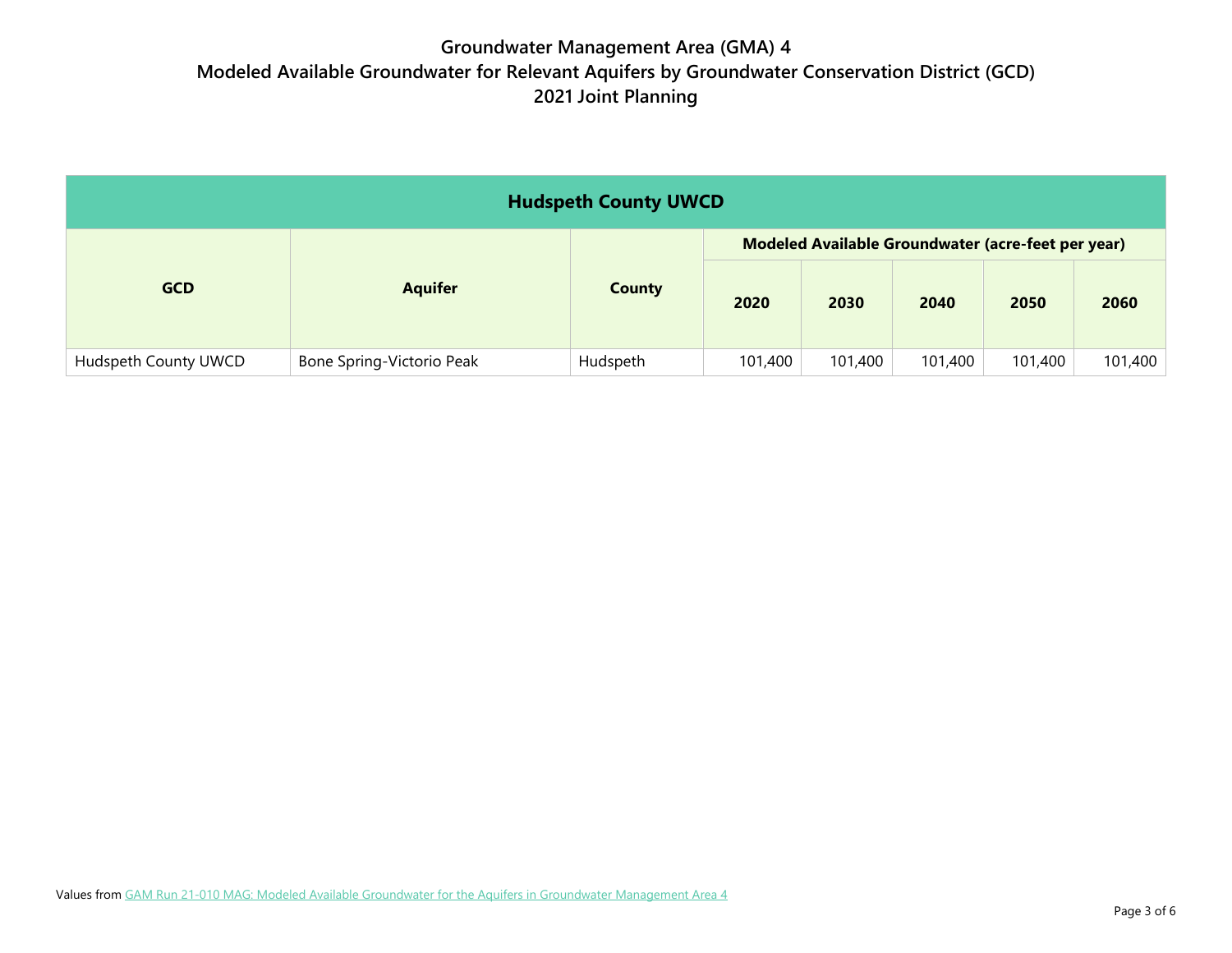| <b>Jeff Davis UWCD</b> |                                |               |                                                    |       |       |       |       |  |
|------------------------|--------------------------------|---------------|----------------------------------------------------|-------|-------|-------|-------|--|
|                        |                                |               | Modeled Available Groundwater (acre-feet per year) |       |       |       |       |  |
| <b>GCD</b>             | <b>Aquifer</b>                 | <b>County</b> | 2020                                               | 2030  | 2040  | 2050  | 2060  |  |
| Jeff Davis UWCD        | Igneous                        | Jeff Davis    | 4,585                                              | 4,585 | 4,585 | 4,585 | 4,585 |  |
| Jeff Davis UWCD        | West Texas Bolsons (Ryan Flat) | Jeff Davis    | 6,056                                              | 6,056 | 5,989 | 5,961 | 5,942 |  |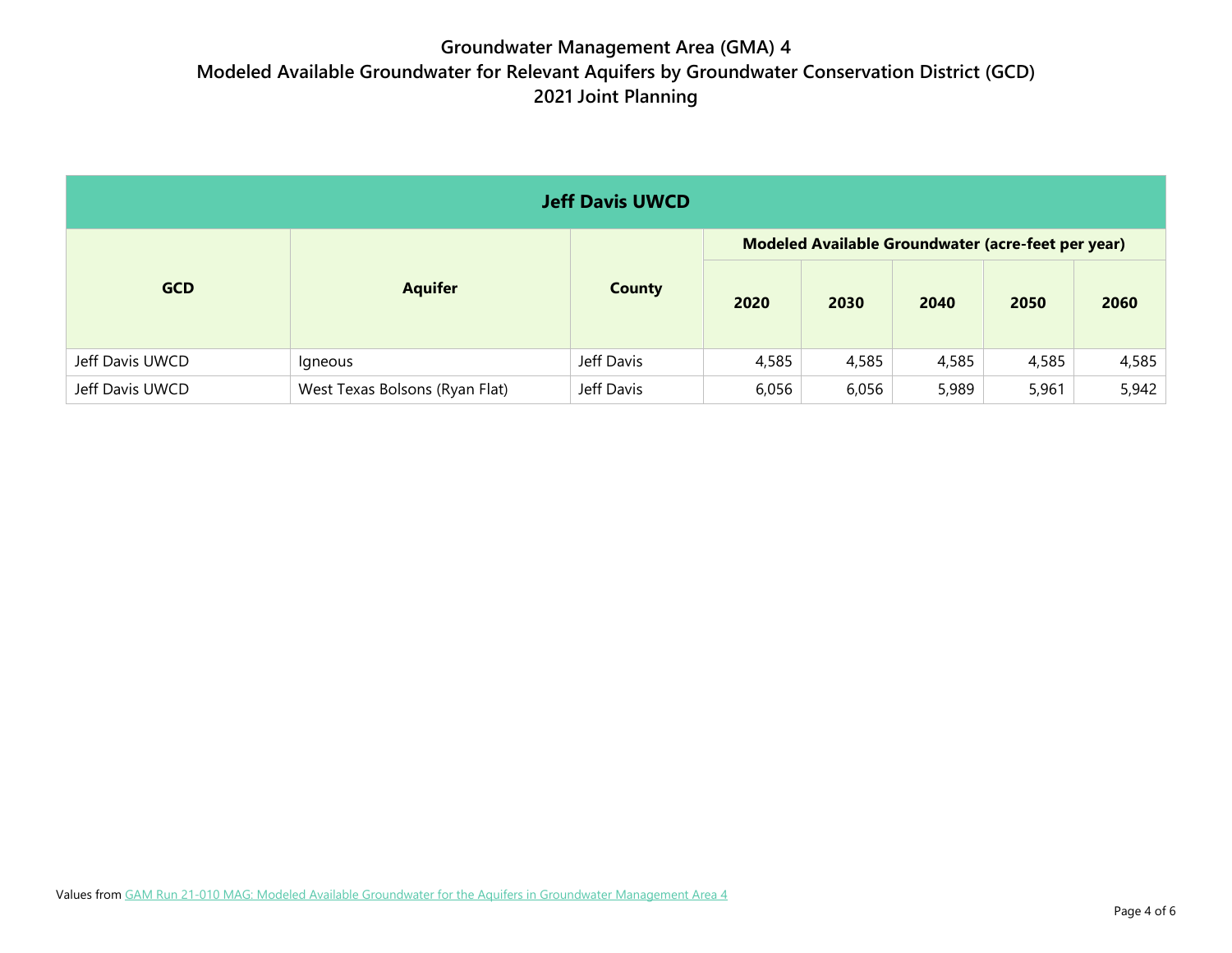| <b>Presidio County UWCD</b> |                                                      |               |                                                    |       |       |       |       |  |
|-----------------------------|------------------------------------------------------|---------------|----------------------------------------------------|-------|-------|-------|-------|--|
|                             |                                                      |               | Modeled Available Groundwater (acre-feet per year) |       |       |       |       |  |
| <b>GCD</b>                  | <b>Aquifer</b>                                       | <b>County</b> | 2020                                               | 2030  | 2040  | 2050  | 2060  |  |
| Presidio County UWCD        | lgneous                                              | Presidio      | 4,065                                              | 4,065 | 4,065 | 4,065 | 4,065 |  |
| Presidio County UWCD        | West Texas Bolsons (Presidio and<br>Redford Bolsons) | Presidio      | 7,661                                              | 7,661 | 7,661 | 7,661 | 7,661 |  |
| Presidio County UWCD        | West Texas Bolsons (Ryan Flat)                       | Presidio      | 9,113                                              | 8,983 | 8,835 | 8,711 | 8,642 |  |